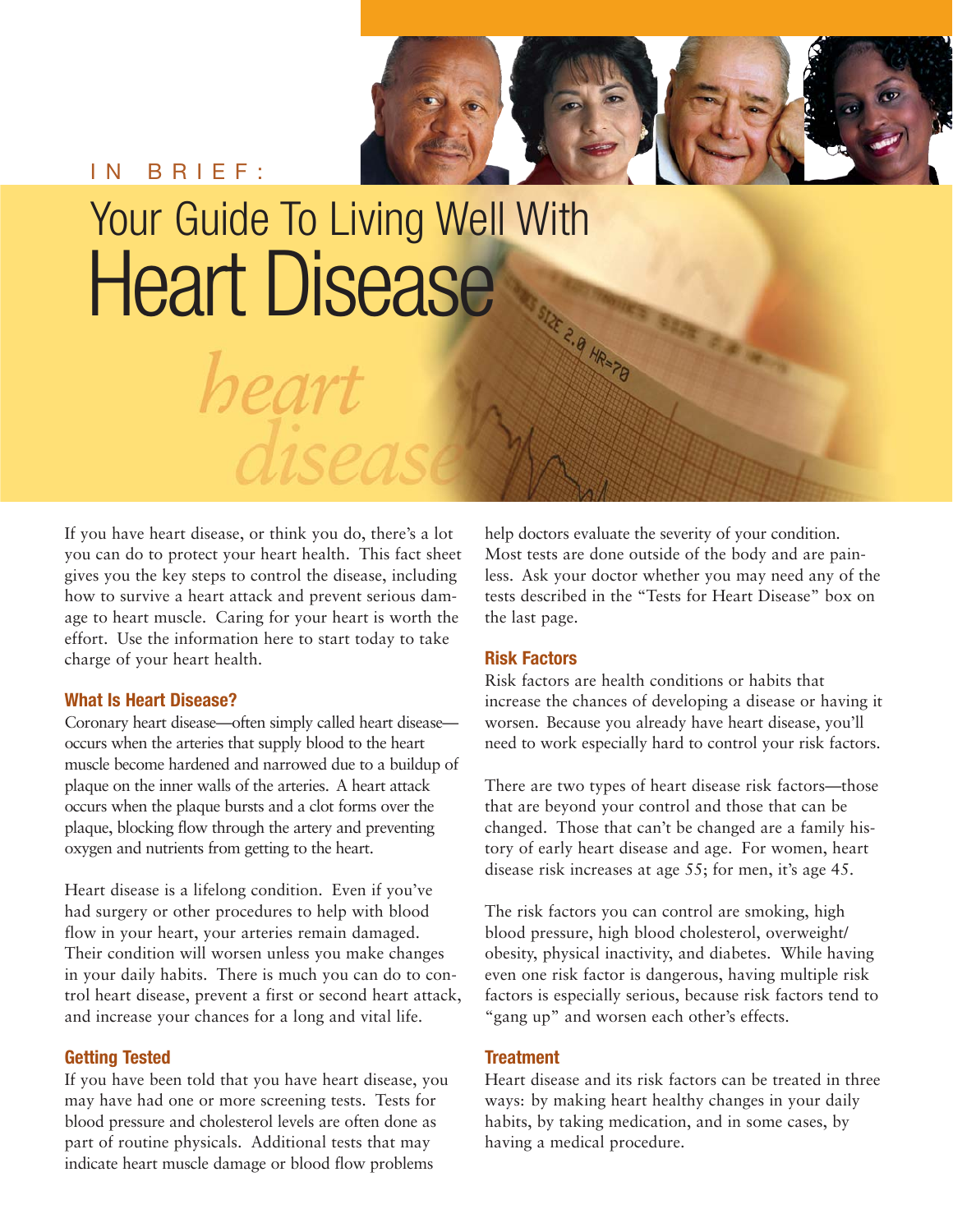### **About** Angina

Angina is a pain or discomfort in the chest that occurs when the heart muscle is not getting enough blood due to the buildup of plaque in the arteries. It is not a heart attack, but if you have angina, you are more likely to have a heart attack. The pain may feel like pressure or squeezing in your chest, or may also occur in your shoulders, arms, neck, jaw, or back.

Stable angina—a type with a predictable pattern—can be brought on by a physical or emotional strain, but unlike a heart attack, is usually relieved by rest or medicine. Unstable angina is less predictable, may not be relieved by rest or medicine, and is a sign that you may have a heart attack very soon. If your pain does not go away within 5 minutes after rest and/or medicine, or gets worse, call 9–1–1 immediately.



**Making lifestyle changes.** Adopting new habits, such as not smoking, following a heart healthy eating plan, maintaining a healthy weight, and becoming more physically active can go a long way in helping to reduce your risk for worsened heart disease. You may need to manage certain risk factors vigorously. For example, having heart disease means that if you have high levels of a type of cholesterol called low-density lipoprotein (LDL), the "bad" cholesterol, your goal should be to bring the level to below 100 mg/dL. With your doctor, go over your heart disease risk factors and discuss how to reduce or eliminate each one.

**Taking medication.** Sometimes, lifestyle changes alone aren't enough to control heart disease and its risk factors. Medications are often used to treat high blood cholesterol, high blood pressure, or heart disease itself. For instance, medicine may be used to relieve angina, the chest pain that often accompanies heart disease. If you do take medications, it is vital to also keep up your heart healthy lifestyle, because it can help to keep doses of some medications as low as possible. Be sure to take your medication exactly as your doctor advises. (This includes aspirin and other over-the-counter medicines). If you have uncomfortable side effects, let your doctor know. You may be able to change the dosage or switch to another medication.

**Special procedures.** Advanced heart disease may require procedures to open an artery and improve blood flow. These procedures are usually done to ease severe chest pain or to clear blockages in blood vessels. Two common procedures are coronary angioplasty (or "balloon" angioplasty) and coronary artery bypass graft (or bypass surgery).

#### **Getting Help for a Heart Attack**

If you have heart disease, you are at high risk for having a heart attack. But planning ahead so you know what to do if heart attack signs occur will help you get treatment fast—when it can save heart muscle and even your life.

#### **Know the Warning Signs**

The main warning signs for both men and women are:

**Chest discomfort.** Most heart attacks involve discomfort in the center of the chest that lasts for more than a few minutes. It may feel like pressure, squeezing, fullness, or pain. The discomfort may be mild or severe, and it may come and go.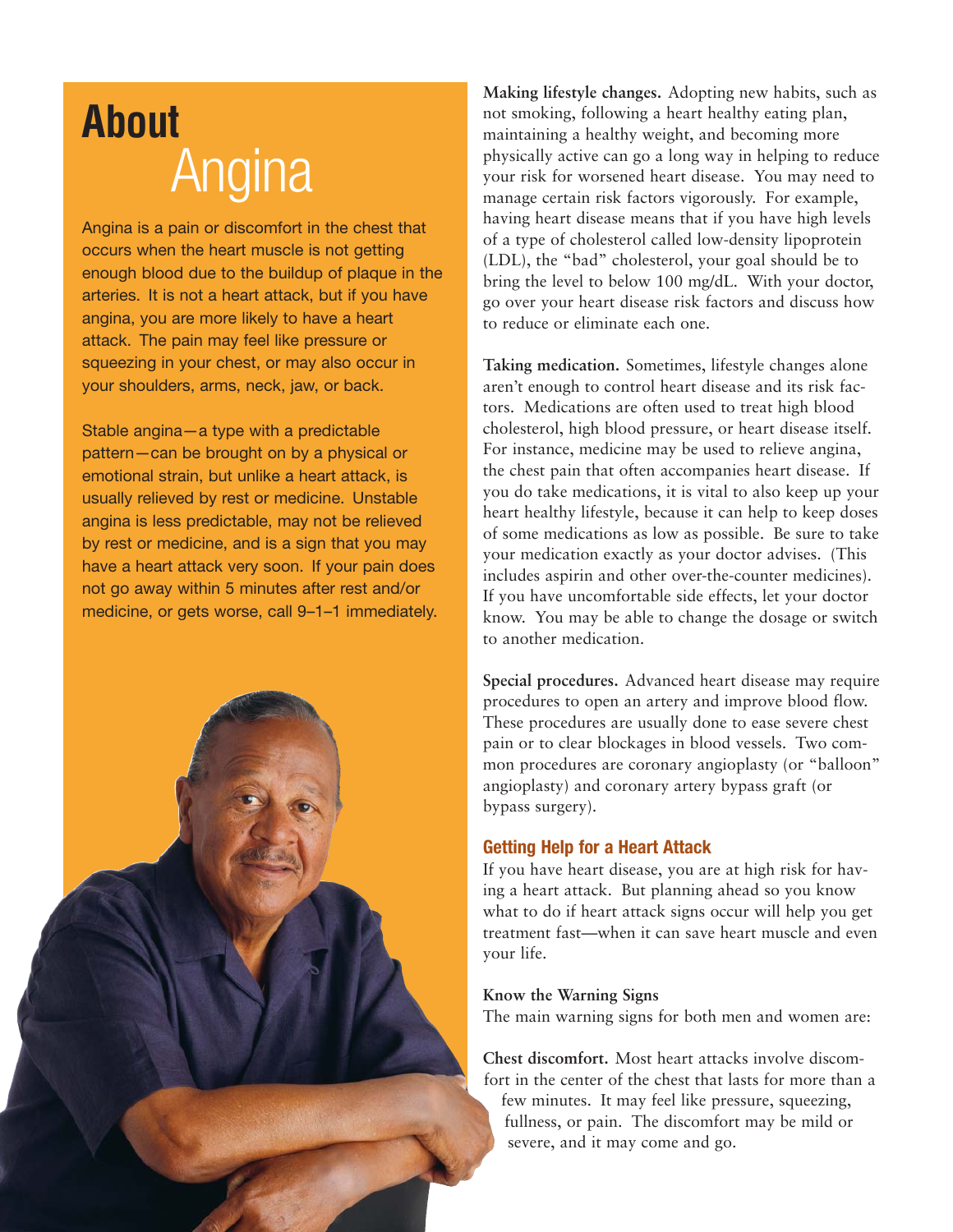**Discomfort in other areas of the upper body,** including one or both arms, the back, neck, jaw, or stomach.

**Shortness of breath.** This may occur with or without chest discomfort.

**Other signs** include nausea, light-headedness, or breaking out in a cold sweat.

#### **Calling 9–1–1 Can Save Your Life**

If you think you or someone else may be having a heart attack, calling 9–1–1 quickly can prevent disability or death. Emergency medical personnel can begin treatment even before you get to the hospital. They have the equipment and training to start your heart beating again if it stops. Wait no more than a few minutes— 5 minutes at most—before calling 9–1–1.

Time is crucial because the clot-dissolving medicines and other treatments that can stop a heart attack work best when given within the first hour after a heart attack starts. Even if you're not sure if you're having a heart attack, call 9–1–1. If your symptoms stop completely in less than 5 minutes, you should still call your doctor.

When you get to the hospital, ask for tests that can show whether you are having a heart attack. Speak up. Don't let anyone tell you that you're overreacting. You have the right to be thoroughly examined for a possible heart attack.

#### **Prepare a Heart Attack Survival Plan**

Be sure your family, friends, and coworkers know the warning signs and what to do if you should have a heart attack. Write down medications you take, any medicines you are allergic to, and phone numbers for your doctor and a person to contact in an emergency. Give this information to family members and keep a copy at home and at work.

#### **Recovering Well: The Importance of Cardiac Rehabilitation**

Millions of people survive heart attacks or heart surgery and resume active, normal lives. The time it takes to recover from a heart attack or heart procedure will depend on many factors, including successful participation in a cardiac rehabilitation program. Cardiac rehabilitation programs include exercise training, education on heart healthy living, and counseling to reduce stress and help you return to an active life. Almost everyone with heart disease can benefit from some kind of cardiac rehabilitation. Women are helped

### Aspirin: **Take With Caution**



If you've had a heart attack or stroke, aspirin can help lower the risk of a second one. It can also help keep

arteries open in individuals who have had a heart bypass or angioplasty. A recent, large study has found that among healthy women, taking lowdose aspirin every other day may help to prevent a first stroke, and among women over the age of 65, it may also help prevent a first heart attack.

But should you take it to prevent a heart attack? For most people, the answer is no. Aspirin is not approved by the U.S. Food and Drug Administration for the prevention of heart attacks and stroke for people who have never had one. Aspirin can cause serious side effects and mix dangerously with other medicines.

If you are thinking about using aspirin for heart problems, talk with your doctor first. If your doctor thinks aspirin is a good choice for you, be sure to take the recommended dosage.

by cardiac rehabilitation as much as men are. If your doctor does not talk to you about cardiac rehabilitation programs, speak up and find out about programs that might fit your needs.

Exercise training will help you learn to safely participate in physical activity to strengthen your heart and your muscles and improve your stamina. If you are still recovering from surgery, you may worry that exercise could be harmful. In fact, physical activity can help prevent future heart problems. Your cardiac rehabilitation team will plan a program for you that is safe and effective.

Cardiac rehabilitation programs will also help you learn new heart healthy habits, control your risk factors, and offer support to cope with the challenges of adjusting to life following a heart attack or heart surgery. Depending on your needs, a program may help you quit smoking, manage conditions such as diabetes, follow a heart healthy eating plan, lose weight, and manage stress.